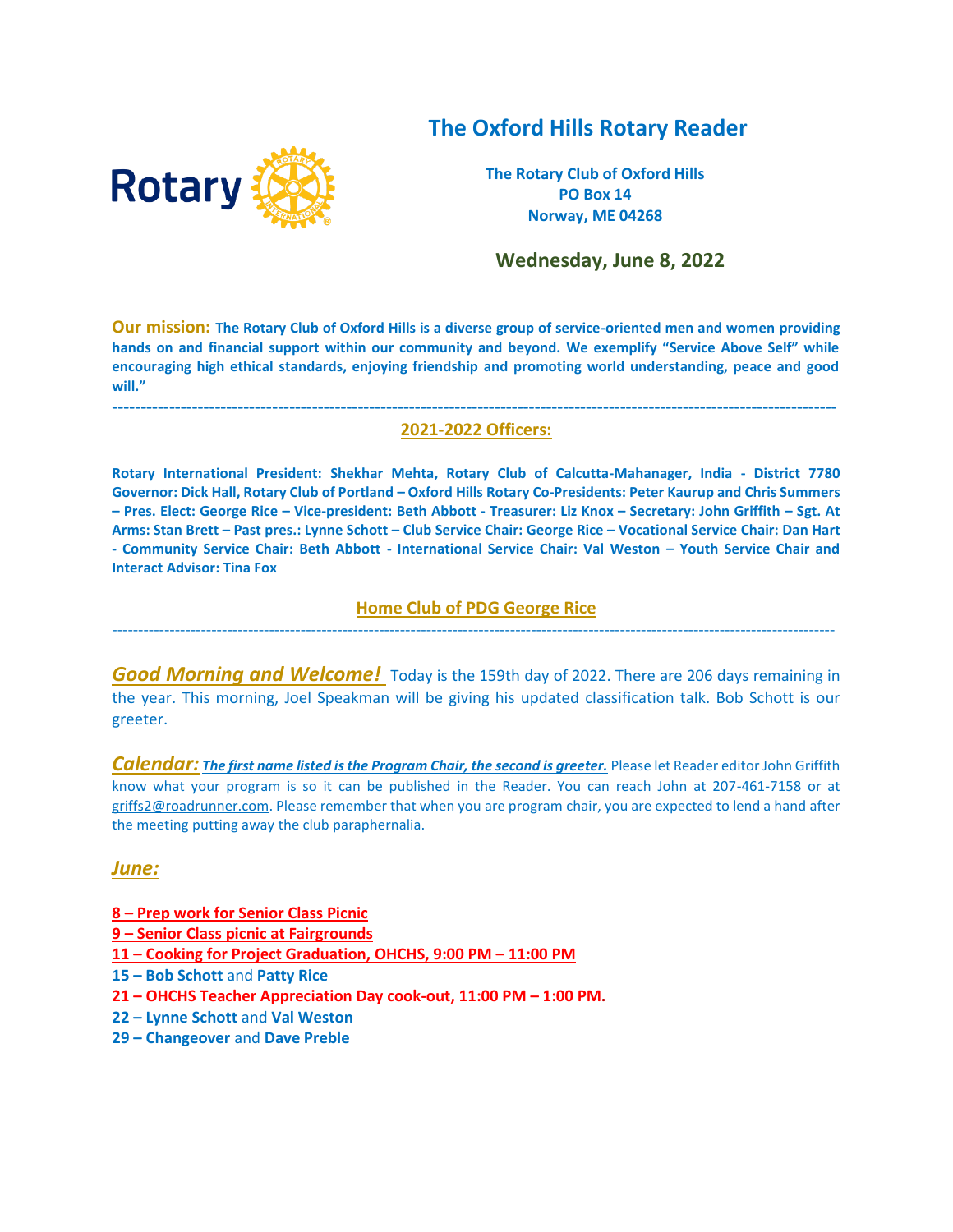# *Visiting Rotarians and Guests:*

Barry Roderick from Orlando, Florida, was our visiting Rotarian. Our guests were the Top Students at OHCHS, Principal Ted Moccia, his wife, daughter and grand-daughter and Technical School Principal Paul Bickford.

### *Rotary Moment:*

We did not have a Rotary Moment last week.

### *Announcements:*

*Tina Fox* – we will be working on the Senior Picnic on Wednesday, June 8, at noon in the culinary arts area of the high school to make sandwiches, etc., for the kids. We will also need to set three tents for the picnic sometime Wednesday afternoon.

**Beth Abbott** asked the Oxford Casino for an invoice for our purchases from them for May Day Play Day and they responded that it was taken care of. We need to give then a big Thank-you!

### *Last Week:*

Co-President Chris led us in the Pledge and 4-Way Test. Glenn gave the blessing.

PE George Rice talked about the Lobsters for Scholars event so our guests knew what we were doing. He then had some of the students draw the winning tickets:

#### **Winners of 2022 Lobsters for Scholars raffle:**

| \$50.00 Gift Certificate to Smedberg's: Terry Cole & Rusty Vallee |                                         |
|-------------------------------------------------------------------|-----------------------------------------|
| \$100.00 Gift Card to Oxford Casino:                              | Terri Morrison & Kristen Jones          |
| Seafood Dinner for 12:                                            | <b>Shella Sessions &amp; Amy Dargie</b> |

After the drawings, Tina Fox introduced Ted Moccia who spoke for a few minutes and then each student introduced themselves, told us who their parents were and what they plan to do in the future. It is always great to have them with us!

To conclude our meeting, PE George Rice presented a Paul Harris Fellow award from the club to Principal Ted Moccia for his service to the Oxford Hills community and his support of the Rotary Club through the years. Ted is retiring this year and he and his wife are moving to South Carolina where it is a bit more relaxed and warmer than it is here.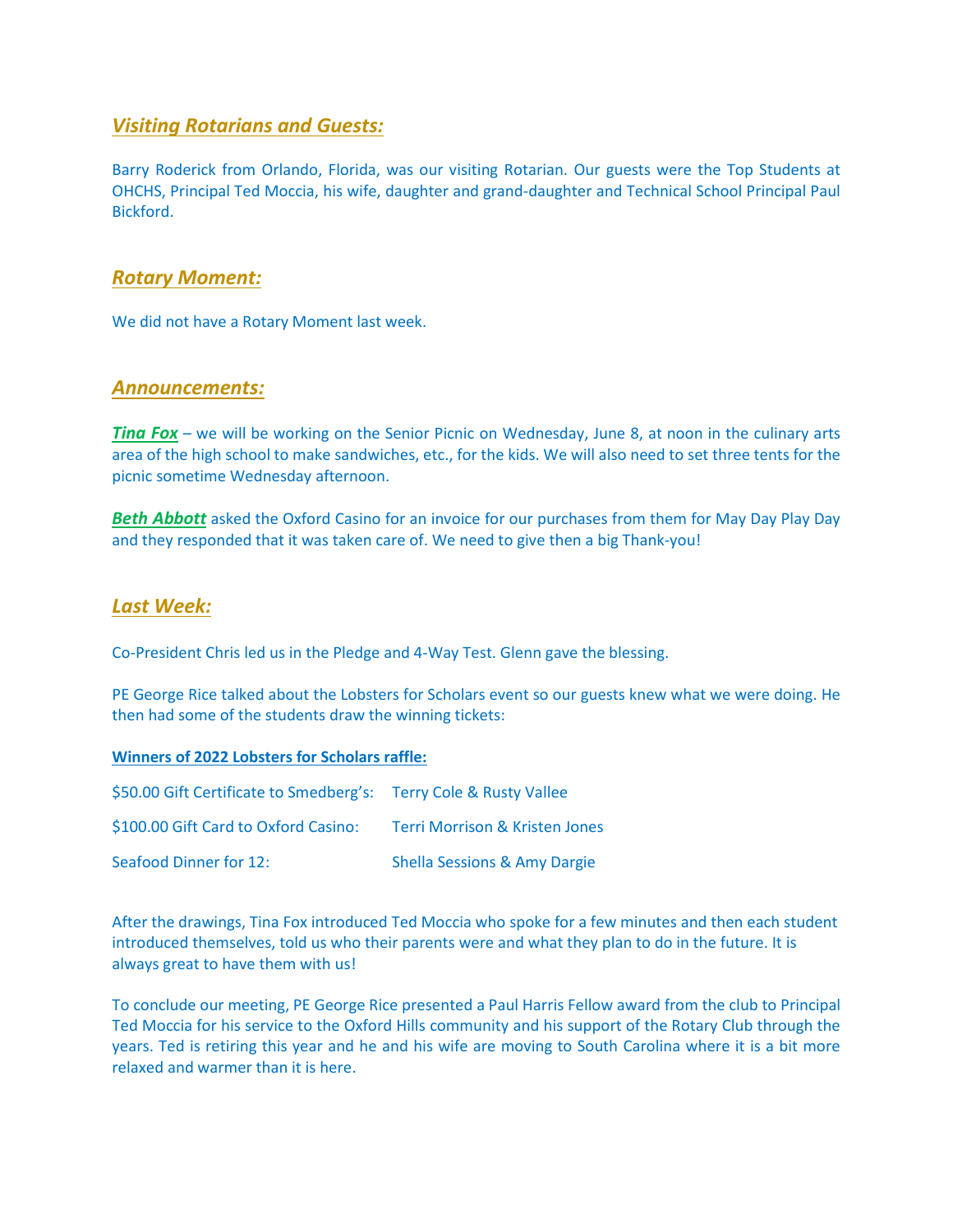# **િ** Happy and Sad Dollars <sup>(</sup>િ

**Dan A.** had happy dollars for the students and congratulatory dollars to Ted and Paul.

**Patty** repeated Dan's comments about the students. It was great to have Ted with us and it was a good week for Project Grad as the telethon on WOXO raised \$12,000.00 for the event.

**Bob** had several things to be happy about. He went to Southern Maine Medical to have his knees checked and got an excellent report. He went rafting recently and put 4 more solar panels on his roof. Lastly, Sunday, June 5, is his and Lynne's  $51<sup>st</sup>$  wedding anniversary.

**Beth** had a sad dollar for Ted leaving and talked about her first interaction with him many years ago.

# **50/50 – One of the students drew Beth's number and she drew the King of Clubs, winning the \$45 pot. Congratulations Beth!**

# *Birthdays and Anniversaries*

*June Birthdays –* Nancy (Dan) Allen – 6/4; Peter Kaurup – 6/17; Cory (Heidi Ortiz) Stolzenburg – 6/8; Becky (Dave) Preble – 6/20; Lynne Schott – 6/21

*June Wedding Anniversaries –* George & Patty Rice – 6/3; Bob & Lynne Schott – 6/5; Joel & Heather Speakman – 6/8; Charlie & Tina Fox – 6/13; John & Shelley Griffith – 6/21

*June Membership Anniversaries –* John Griffith – 16 yrs. – 6/7; Curtis Cole – 38 yrs. – 6/14

# *Pun for the Week:*

(This one is a bit long and perhaps a bit sexist so I hope no one takes offense)

My wife suffers from Distractionous Bananacartoonis, which is a loss of friction on the sole of one shoe due to the onset of rogue banana peels which she seems to encounter almost weekly in her day to day public life. It makes it hard for her to let things slide for she feels it could be the end of her. It's not a peeling to her, so sometimes she wants to split and cries out that this is not how she was bread**.**